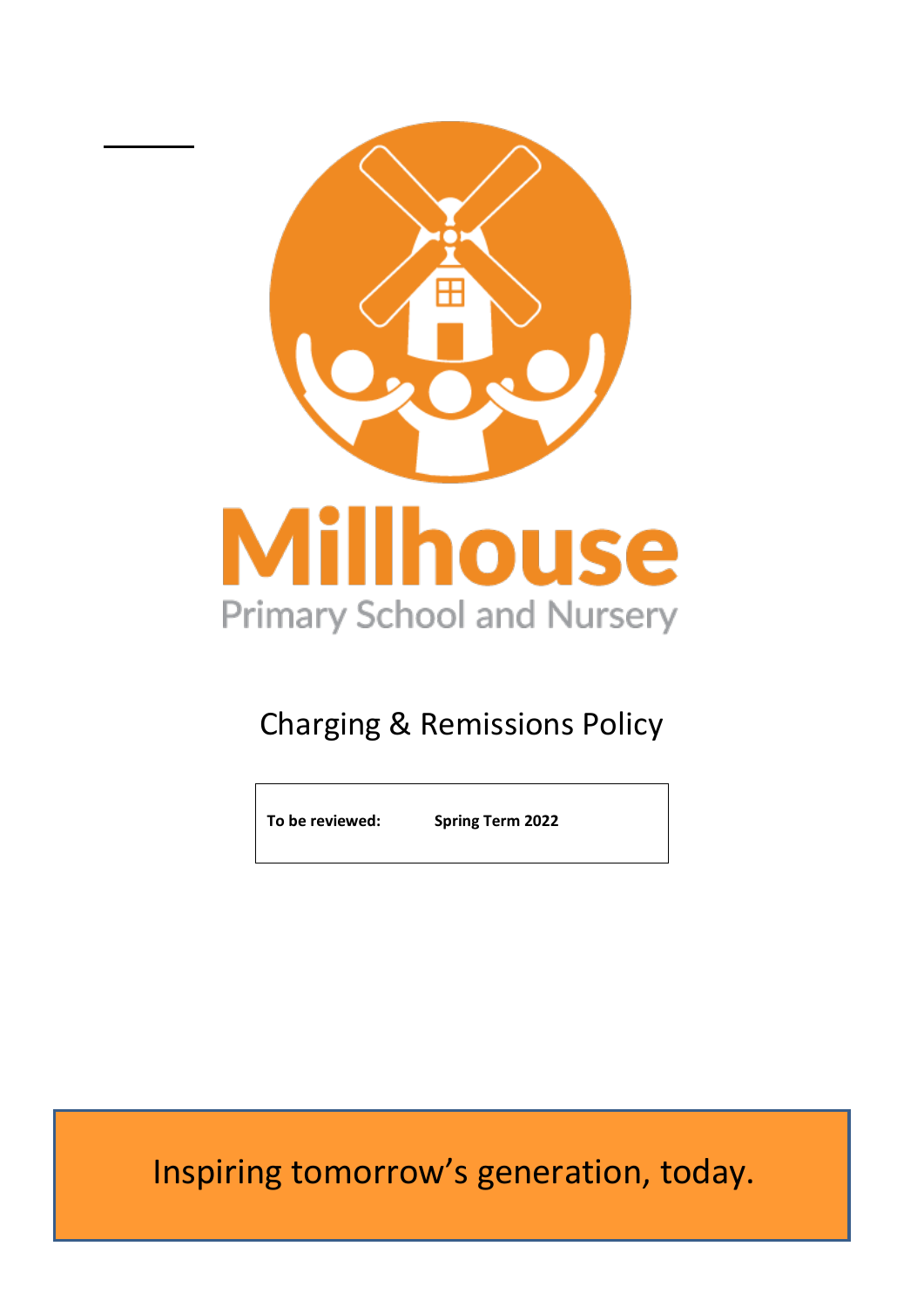## **Millhouse Primary School & Nursery Charging Policy**

School governing bodies and local authorities, cannot charge for:

- an admission application
- education provided during school hours (including the supply of any materials, books, instruments or other equipment);
- education provided outside school hours if it is part of the national curriculum, or part of a syllabus for a prescribed public examination that the pupil is being prepared for at the school, or part of religious education;

The governing body is permitted to request a voluntary contribution towards the cost of

- any activity which takes place during school hours
- school equipment
- school funds generally

The contribution must be genuinely voluntary and the pupils of parents who are unable or unwilling to contribute may not be discriminated against. Where there are not enough voluntary contributions to make the activity financially viable then must be cancelled.

# **Residential Trips non-essential – where trips are deemed as 'optional extras' by the government.**

The governing body is permitted to charge for the cost of some of the visit board and lodgings, materials, books, equipment, support, staff costs, teaching staff cost (where they are contracted to take part in the activity), entry fees and insurance where these aspects are out of school hours and are not part of the national curriculum. The charge in respect of each pupil must not exceed the total cost of the numbers of pupils participating.

At times, some visits may be limited in numbers but parents' ability to pay will not be the deciding factor in who is issued with places. If insufficient voluntary contributions are received the visit will be cancelled for all pupils.

If the amount of school time on the trip is half or more of the total time of the trip, a charge will be levied for board and lodgings.

## **Remissions**

Where residential trips takes place wholly, or mainly, during school hours, children whose parents are in receipt of the following support payments will, in addition to having free school meals entitlement, also may be entitled to the remission of these charges.

- Income support
- income-based job seekers allowance
- Support under part VI of the immigration and Asylum Act 1999
- Child tax credit provided the parent is not entitled to working tax credits and their annual income does not exceed the stated government limit
- Guaranteed State Pension Benefit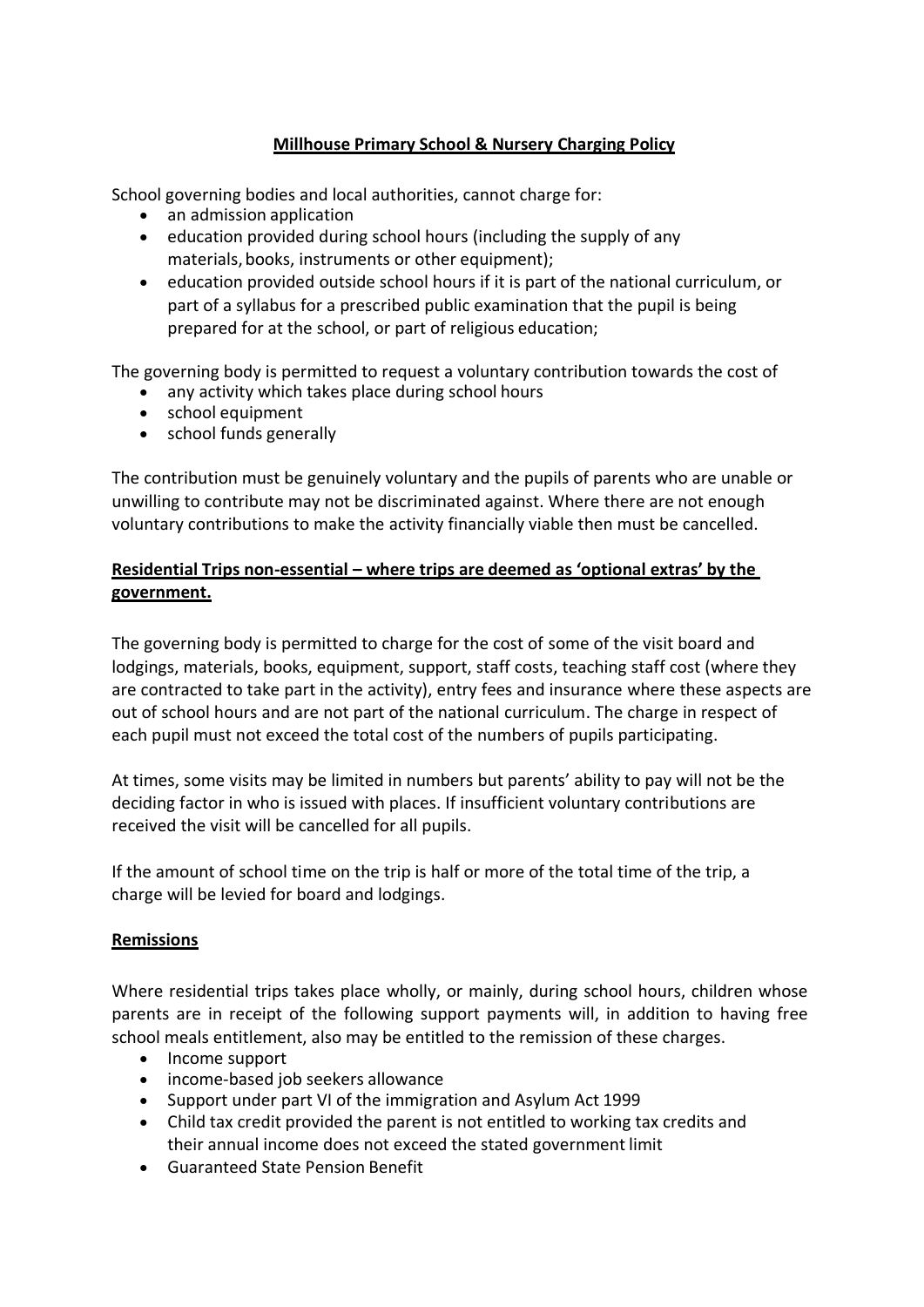## **Residential trips – Essential**

For essential residential visits and residential visits deemed within the school hour's 1.e equal to or greater than 50% of the time on the visit being in school hours, board and lodgings will be charged. Additional voluntary contributions will be sought to cover the full cost of the visit.

Other non-residential visits – transports, insurance, entry fees and other costs incurred parents will be asked to pay a voluntary contribution.

#### **Property**

Compulsory charges may be made by the school for replacement of broken, defaced or damaged property as a result of pupils' poor behaviour. The school is empowered to recover this loss and resulted costs as a civil debt.

#### **Out of hours activities**

Parents may be charged for out of school clubs and activities.

#### **Childcare**

Where the school operates childcare facilities i.e. breakfast or holiday club, parents will be charged in accordance to the childcare provider's policy and their agreement with the governing body.

#### **Lettings**

See separate policy.

#### **Optional Extras**

Charges may be made for some activities that are known as 'optional extras'. Where an optional extra is being provided, a charge can be made for providing materials, books, instruments, or equipment.

Parents may request paper copies of information that is on the school website. We will not make a charge for this. However, we may make a small charge for copies of other information requested by parents.

#### **Voluntary Contributions**

The Governing body may ask for voluntary contributions for the benefit of the school or any school activities. However, if the activity cannot be funded without voluntary contributions, the governing body or head teacher should make this clear to parents at the outset. The governing body or head teacher must also make it clear to parents that there is no obligation to make any contribution.

It is important to note that no child should be excluded from an activity simply because his